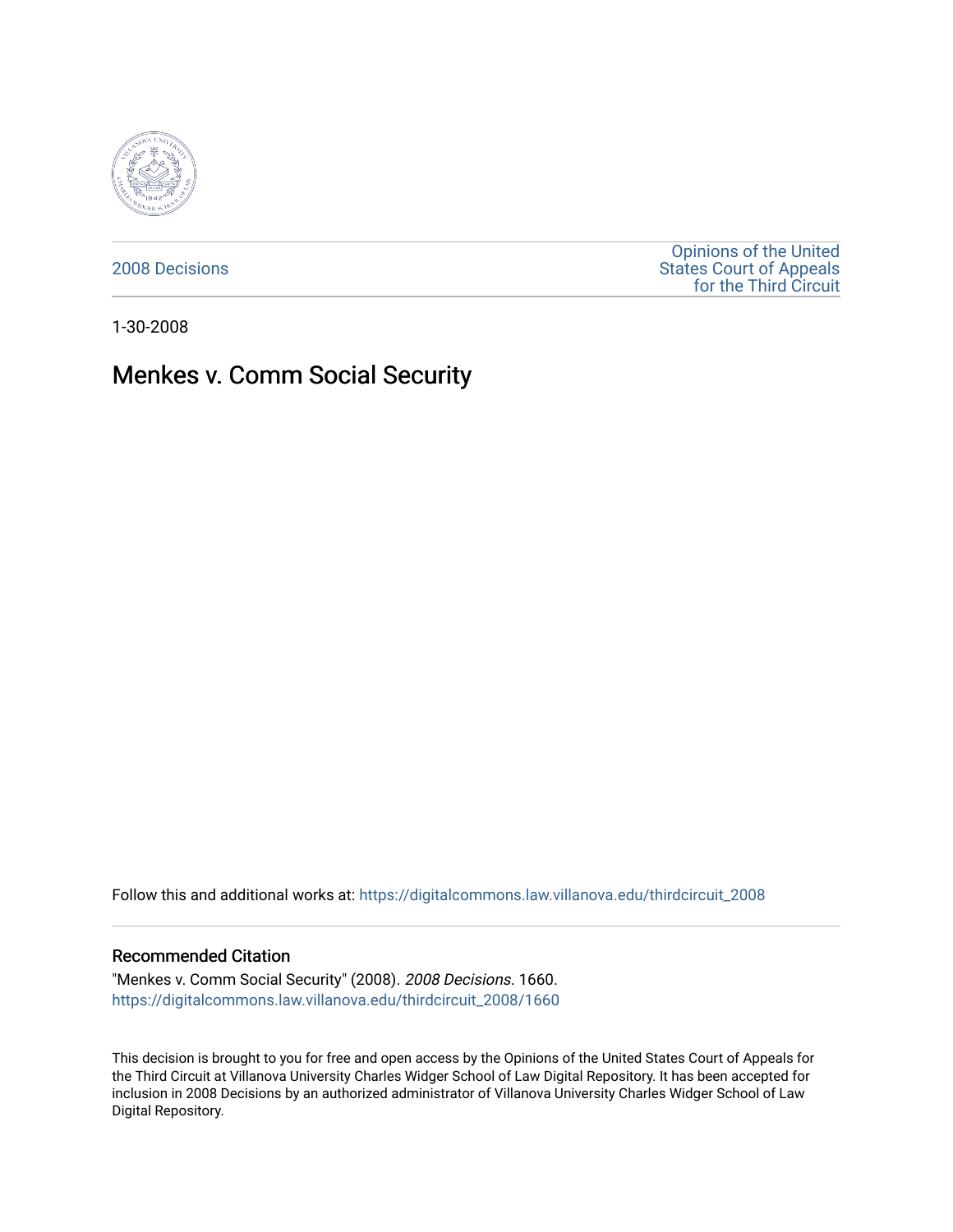## **NOT PRECEDENTIAL**

## UNITED STATES COURT OF APPEALS FOR THE THIRD CIRCUIT

NO. 07-2457 \_\_\_\_\_\_\_\_\_\_\_

\_\_\_\_\_\_\_\_\_\_\_

MINA MENKES,

Appellant

v.

MICHAEL J. ASTRUE, Commissioner Social Security

\_\_\_\_\_\_\_\_\_\_\_\_\_\_\_\_\_\_\_\_\_\_\_\_\_\_\_\_\_\_\_\_\_\_\_\_

On Appeal From the United States District Court For the Eastern District of Pennsylvania (D.C. Civ. No. 05-cv-02092 ) District Judge: Honorable James Knoll Gardner

\_\_\_\_\_\_\_\_\_\_\_\_\_\_\_\_\_\_\_\_\_\_\_\_\_\_\_\_\_\_\_\_\_\_\_\_

Submitted Under Third Circuit LAR 34.1(a) December 20, 2007

Before: McKEE, SMITH and CHAGARES, Circuit Judges

(Opinion filed: January 30, 2008)

**OPINION** \_\_\_\_\_\_\_\_\_\_\_

\_\_\_\_\_\_\_\_\_\_\_

PER CURIAM

Mina Menkes appeals pro se from an order of the United States District Court for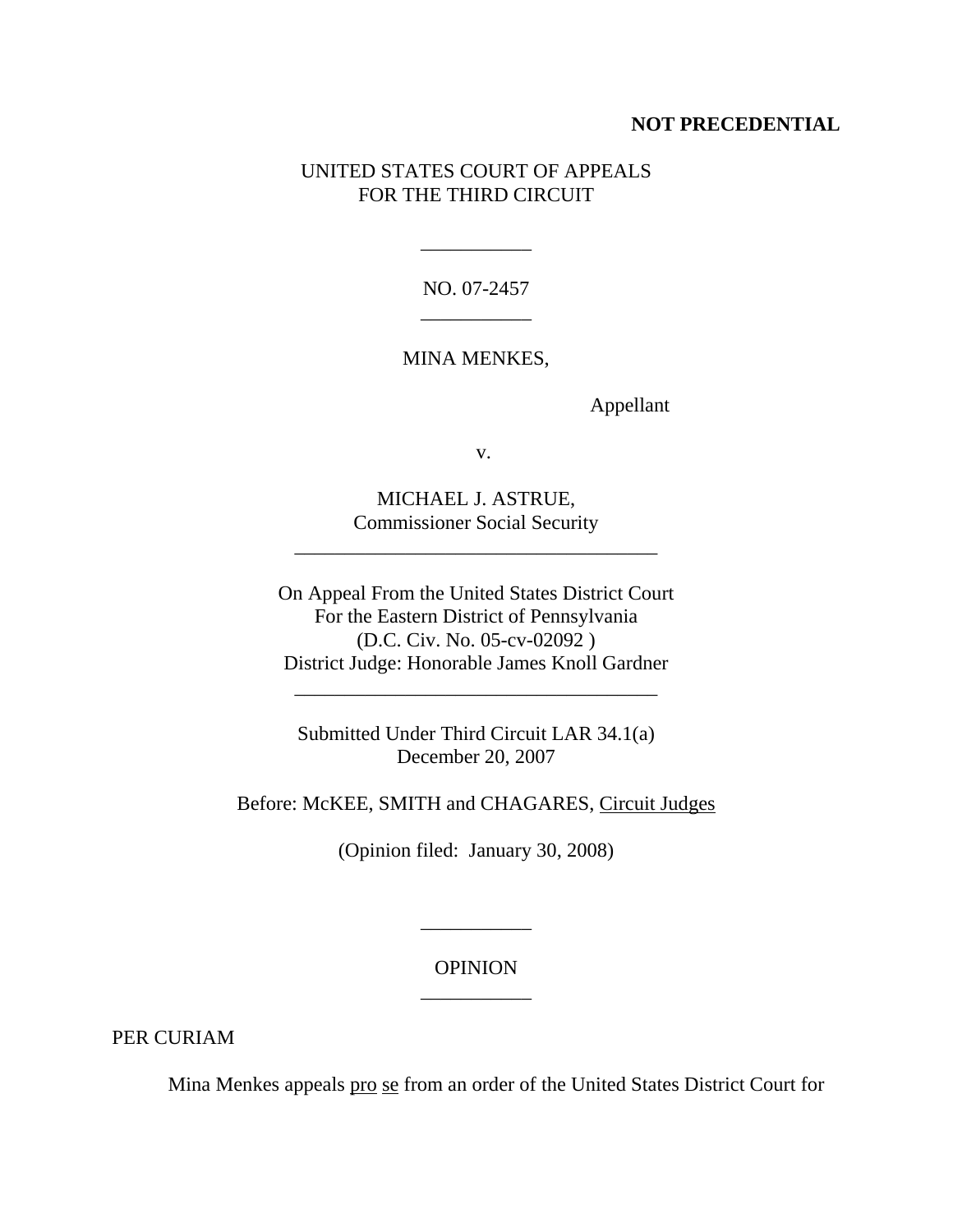the Eastern District of Pennsylvania denying her motion for summary judgment and granting the Commissioner of Social Security's motion for summary judgment in this disability insurance benefits action. We will affirm.

I.

Because the facts are familiar to the parties and are thoroughly set forth in the Administrative Law Judge's ("ALJ") Decision and the Magistrate Judge's Report, we will provide only a brief summary of the events leading up to this appeal. In January 2003, Menkes protectively filed for Social Security disability insurance benefits under the Social Security Act, claiming that she was disabled due primarily to head injuries sustained in an automobile accident on September 24, 2001. The Social Security Administration denied her application on June 23, 2003. At Menkes's request, an ALJ held a hearing on the denial, at which Menkes and a vocational expert testified. The ALJ also reviewed objective medical evidence and the opinions of several physicians. Based on this evidence, the ALJ determined that Menkes "suffered from traumatic brain dysfunction with headaches, which are considered severe impairments." The ALJ concluded, though, that while Menkes was unable to continue her past relevant work as a clerical worker, child care worker, or school bus driver, and while she had moderate restrictions in "concentration, persistence, and pace," she retained the residual functional capacity to perform simple routine jobs that exist in significant numbers in the national and regional economy. Consequently, by decision dated July 9, 2004, the ALJ denied Menkes's claim for benefits. The Appeals Council denied Menkes's request for review,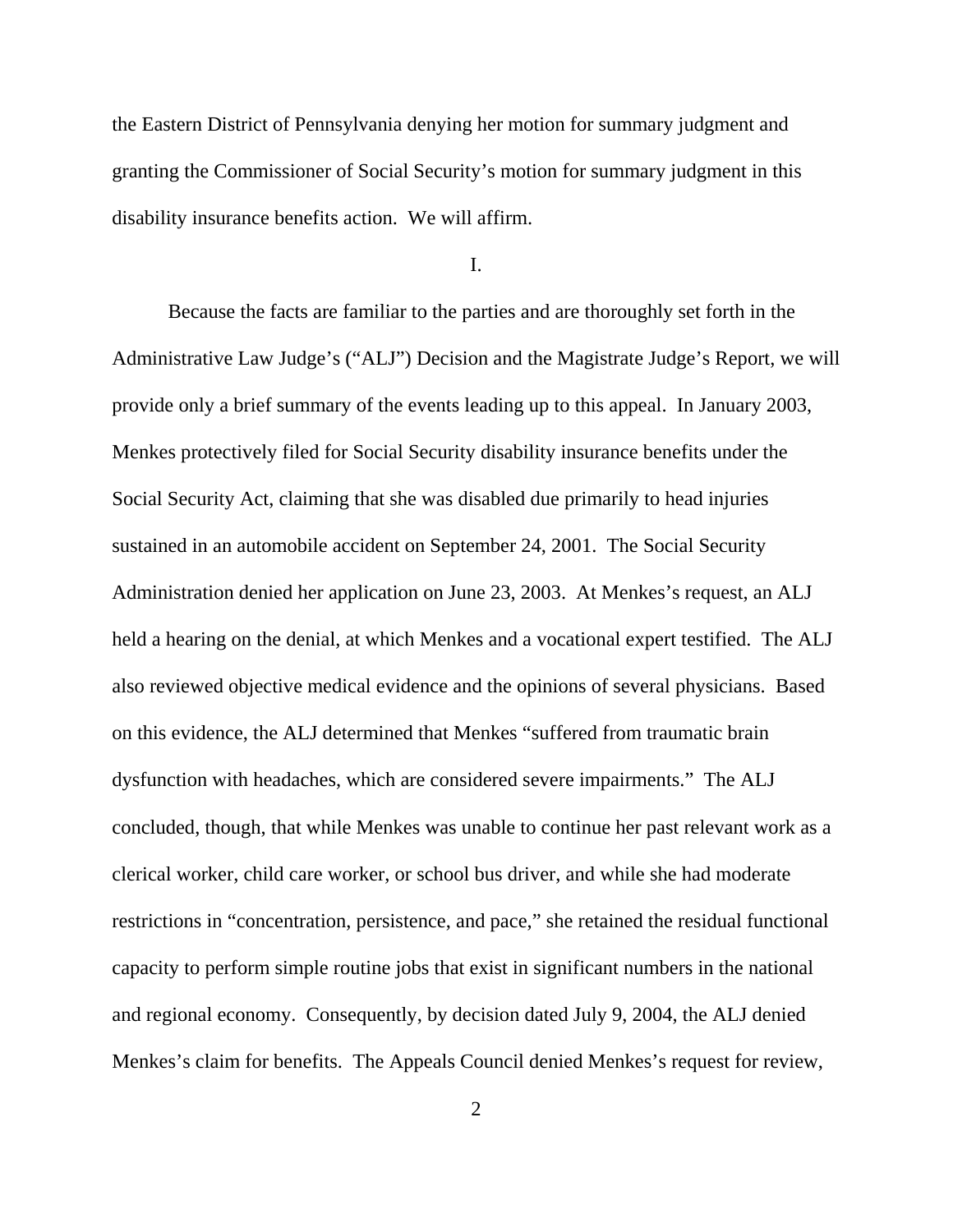rendering the ALJ's decision the final decision of the Commissioner. See 20 C.F.R. § 416.1481.

Menkes, represented by counsel, filed a civil action in the United States District Court for the Eastern District of Pennsylvania, seeking judicial review of the Commissioner's final decision. Both parties moved for summary judgment. The District Court adopted the Magistrate Judge's Report and Recommendation, denied Menkes's motion, and granted the Commissioner's motion. Menkes appealed pro se.

### II.

We have appellate jurisdiction under 42 U.S.C. § 405(g) and 28 U.S.C. § 1291. Our role is identical to that of the District Court. We will uphold the ALJ's findings if they are supported by substantial evidence. See 42 U.S.C. § 405(g); Burns v. Barnhart, 312 F.3d 113, 118 (3d Cir.2002). Substantial evidence "does not mean a large or considerable amount of evidence, but rather such relevant evidence as a reasonable mind might accept as adequate to support a conclusion." Hartranft v. Apfel, 181 F.3d 358, 360 (3d Cir. 1999), citing Pierce v. Underwood, 487 U.S. 552 (1988).

Menkes's primary contentions on appeal are that the ALJ and the Magistrate Judge exaggerated the importance of certain facts and that the ALJ erroneously ruled that she retained the physical and mental capacity to perform simple, routine work. After thoroughly reviewing the administrative record (including Menkes's medical records), we agree with the Magistrate Judge's reasoning and conclusion that substantial evidence supports the ALJ's ruling that Menkes can perform certain simple routine work despite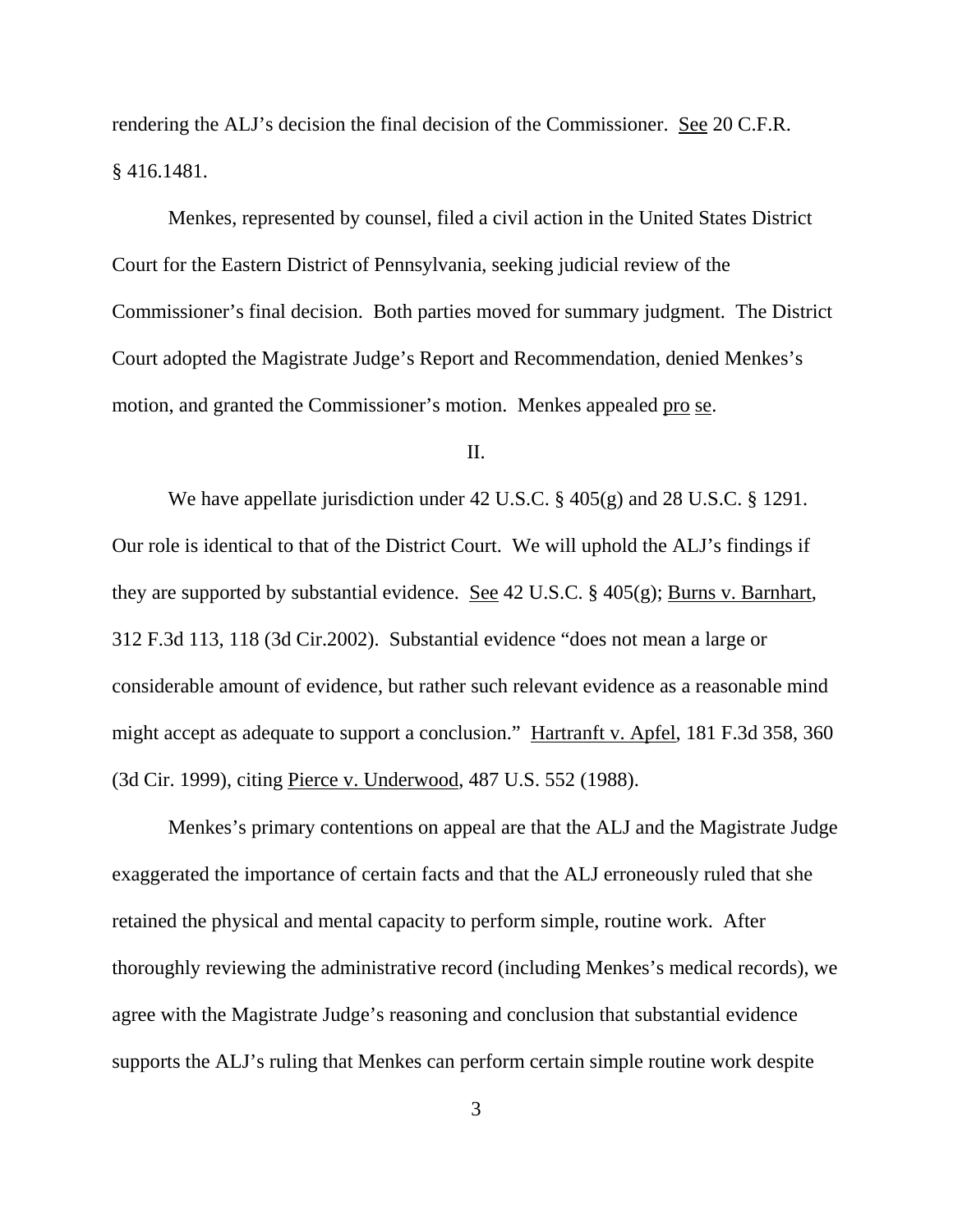her physical impairment. The ALJ correctly considered all of the medical evidence,

Menkes's subjective testimony, and the testimony of the vocational expert, in determining that she was not disabled during the period between September 24, 2001 and June 30, 2003, and thus, she was not entitled to benefits under Title II of the Social Security Act, 42 U.S.C. §§ 401-433.

#### III.

Menkes claims that, in determining her residual functional capacity, the ALJ attributed far too much weight to the fact that Menkes continued to take computer courses after her injuries and received A's and B's. She says that she had to minimize her courseload after the accident by switching from credit to "audit" status in some of the computer courses. Menkes explains that she received A's and B's because she either had read the book before or had a working knowledge of the course content prior to the accident. The ALJ's decision shows that he based his determination of Menkes's residual functional capacity on all of the evidence, not just her ability to attend, and perform well in, a few computer classes. He found that her treating and evaluating physicians consistently referred to her impairment as mild or moderate, that the objective testing was unremarkable, and that her neuropsychological exam was normal. Menkes testified that she could perform her own activities of daily living (including cooking), although it was a struggle to do so, and that she could also shop at least once a week. The ALJ also noted that the record indicated that Menkes had been able to take care of her mother when her mother fell ill for a short period after Menkes's accident. Thus, contrary to Menkes's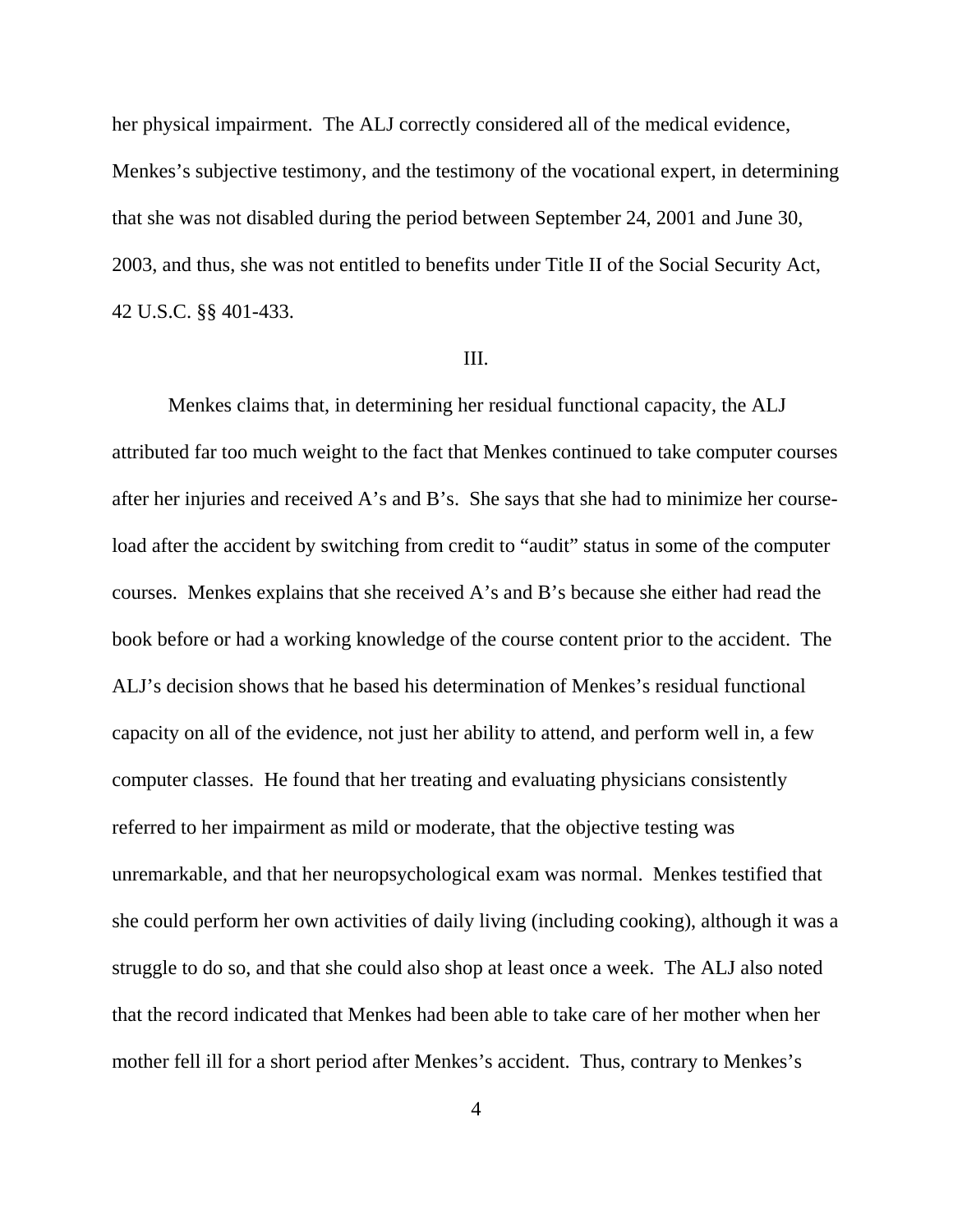belief that the ALJ denied her disability benefits because "a person taking two hours of class twice a week" constitutes "substantial gainful activity," his decision draws no such conclusion, nor does it lend too much significance to Menkes's computer course-work.

Menkes also complains that the ALJ erred in deciding that she was not disabled based on the vocational expert's answer to the ALJ's question regarding her ability to perform simple routine tasks. The term "simple routine tasks," in the context of the disability proceedings, generally refers to the non-exertional or mental aspects of work. For example, performing a "simple routine task" typically involves low stress level work that does not require maintaining sustained concentration. The ALJ asked the vocational expert a hypothetical question that took into account Menkes's vocational background in skilled and semi-skilled work and the lack of any physical exertional impairment. Having previously acknowledged that Menkes suffered moderate limitations in concentration, persistence and pace, the ALJ also accounted for these mental limitations in the hypothetical question by restricting the type of work to "simple routine tasks." He asked the vocational expert, "Would the limitation to simple routine tasks preclude this hypothetical individual from performing the skilled and semi-skilled work that Ms. Menkes has done in the past," to which the vocational expert relied, "Yes." The ALJ then focused on how the limitation to simple routine tasks would preclude a person like Menkes from finding unskilled jobs available in the national and regional economy by asking "Would a limitation to simple routine tasks have any effect on the unskilled occupational base?" The vocational expert replied, "No." We find no error in the